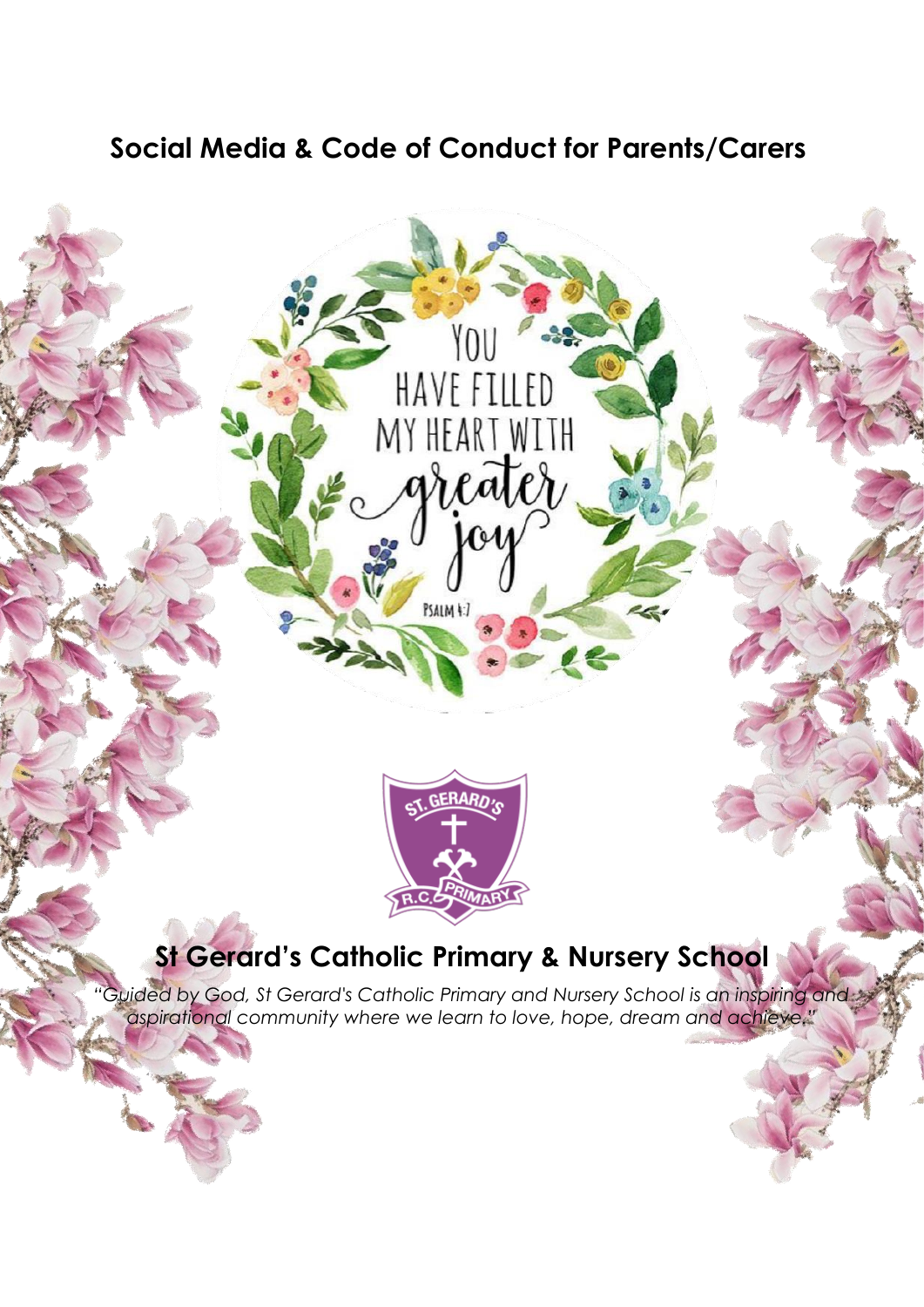#### **Statement of intent**

St. Gerard's Catholic Primary & Nursery School understands the benefits of using social media; however if misused, the school community can be negatively affected, such as by damaging the school's reputation. This code of conduct sets out clear procedures for how we expect parents/carers and any other relevant parties to conduct themselves on social media and when using messenger apps, such as WhatsApp

### **Legal framework**

This policy has due regard to statutory legislation, including, but not limited to, the following:

- Data Protection Act 2018
- Defamation Act 2013
- Protection of Freedoms Act 2012 (as amended)

### **E-safety and social media conduct**

St. Gerard's Catholic Primary & Nursery School expects parents/carers to behave in an appropriate manner online and will not tolerate any of the following behaviour:

- Posting defamatory 'statuses' about fellow parents/carers, children, the school or its employees on social media or other sites
- Complaining about the school's values and methods on social media or other sites

The school has a Complaints Procedures Policy in place which provides the appropriate forum for parents/carers or any relevant party to express any concern or grievance that they may have regarding the conduct of the school or its staff. Such a policy is implemented to avoid parents/carers broadcasting any grievance online.

- Parents/carers will be made aware of their responsibilities regarding their use of social networking and their conduct online.
- Breaches of this code of conduct will be taken seriously by the school and, in the event of illegal, defamatory, or discriminatory content, breaches could lead to appropriate sanctions being taken by the school which shall not only include a temporary school ban for the offending party but also in more serious cases a criminal prosecution.
- Parents/carers will not attempt to 'friend' or 'follow' any member of school staff on social media.
- Parents/carers are instructed not post anonymously or under an alias to evade being identified and being in direct breach of the guidance as set out within this code of conduct.
- Aspiring Foundations Federated Nursery Schools retain the right to request any damaging material to be removed immediately by the offending party from social media and any other websites where it has been posted/published.

### **Online messaging**

Whilst St. Gerard's accept that parents/carers may wish to use messaging apps, such as WhatsApp, for purposes communicating to the school in a positive and constructive manner, the school shall not under any circumstances accept any of the following behaviour:

- Sending abusive messages to fellow parents/carers
- Sending abusive messages about other pupils, members of staff, parents/carers or the school
- Sending abusive messages to members of staff

The school acknowledges that through the simplicity and ease of instant messaging online can result in parents/carers and other parties keeping in contact outside of school and can ultimately benefit the school community by keeping the school community closer provided that such action is used in a positive manner.

Should any problems or breach of this code of conduct arise from communication via messaging apps, the school shall act immediately by contacting parents/carers or the relevant party directly, to prevent any further issues continuing.